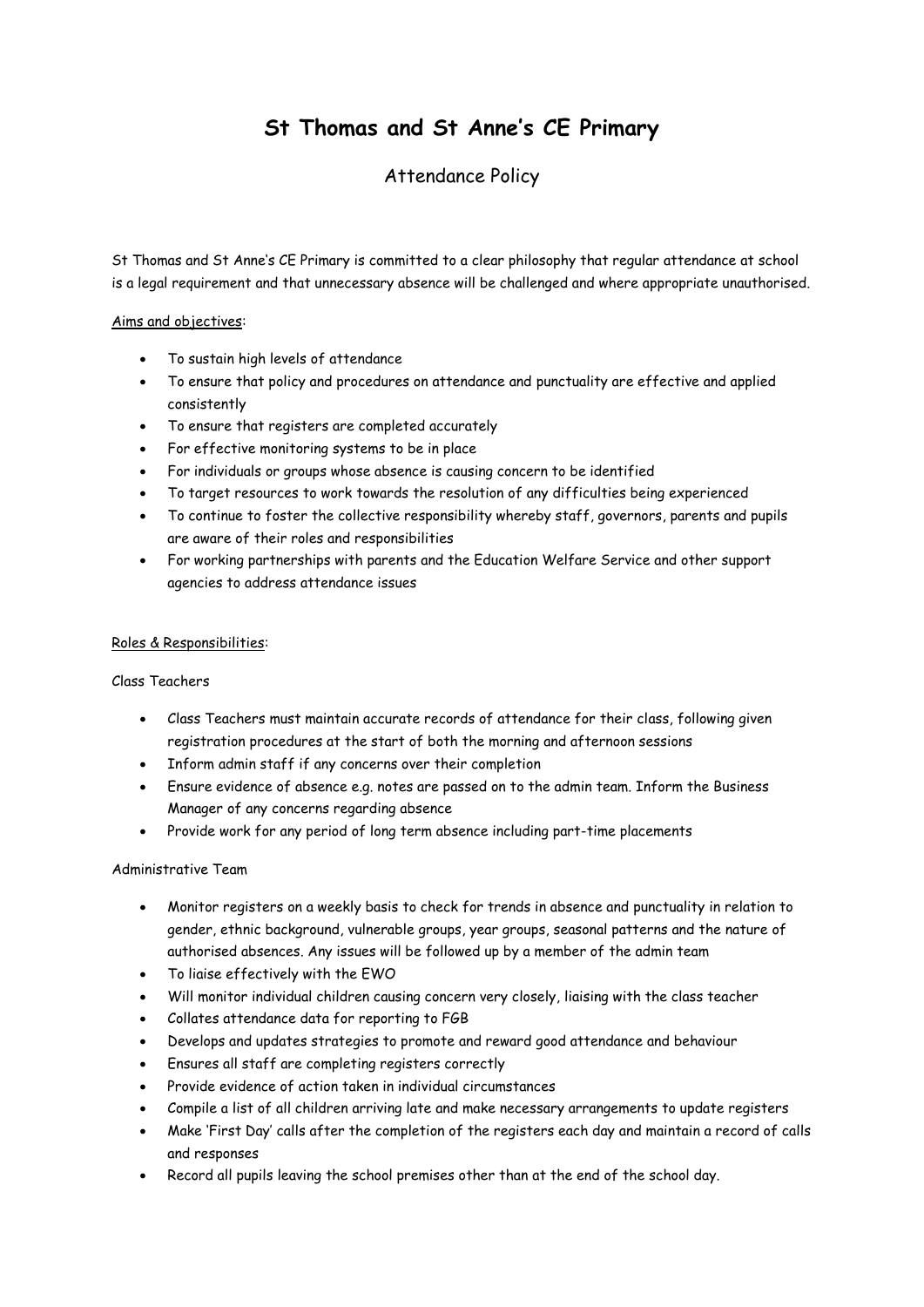#### The Headteacher

- Monitors and reports on attendance, providing whole school data for internal/external use as required
- Ensures parents/carers are informed regularly about attendance procedures and criteria for authorising absence
- Ensures that parents are aware of the times for the beginning of each session, school term dates and other PD Days when a pupil is not expected to be in school
- Authorises absence for ill health unless there is any doubt as to the reason for absence
- Regularly informs governors about rates of attendance and strategies in place to maintain and improve attendance and punctuality
- Ensure registers are kept for a period of 3 years

## Pupils

- That they will attend school regularly
- Arrive in class on time for registration prepared for the school day

#### Parents

- Ensure that their child attends school regularly and punctually
- To contact their school if their child is unable to attend on the first day of absence
- To ensure that children arrive in good time for registration at 9.00a.m.
- To positively engage with school and inform appropriate members of staff of any issue or problem that may hinder their child's regular attendance
- Take holidays in the school holiday period. Holiday in term time is not authorised unless in very exceptional circumstances and will not be for any more than 10 days in any academic year.
- Should avoid taking their child out of school wherever possible and certainly not when national tests are timetabled
- Should provide school with a telephone number on which they can be contacted

## The Governing Body

- Included term dates and rates of authorised and unauthorised absence on the website
- Included dates of school holidays for the admission school year and the times at which each session begins and ends and rates of absence on the website
- Review attendance at regular intervals
- Agree challenging targets for attendance

## The LA

- Has a duty to ensure that pupils attend regularly
- Assists the school in relation to overall levels of absence and lateness
- Collects and publishes attendance data on a regular basis and provides up to date guidelines to schools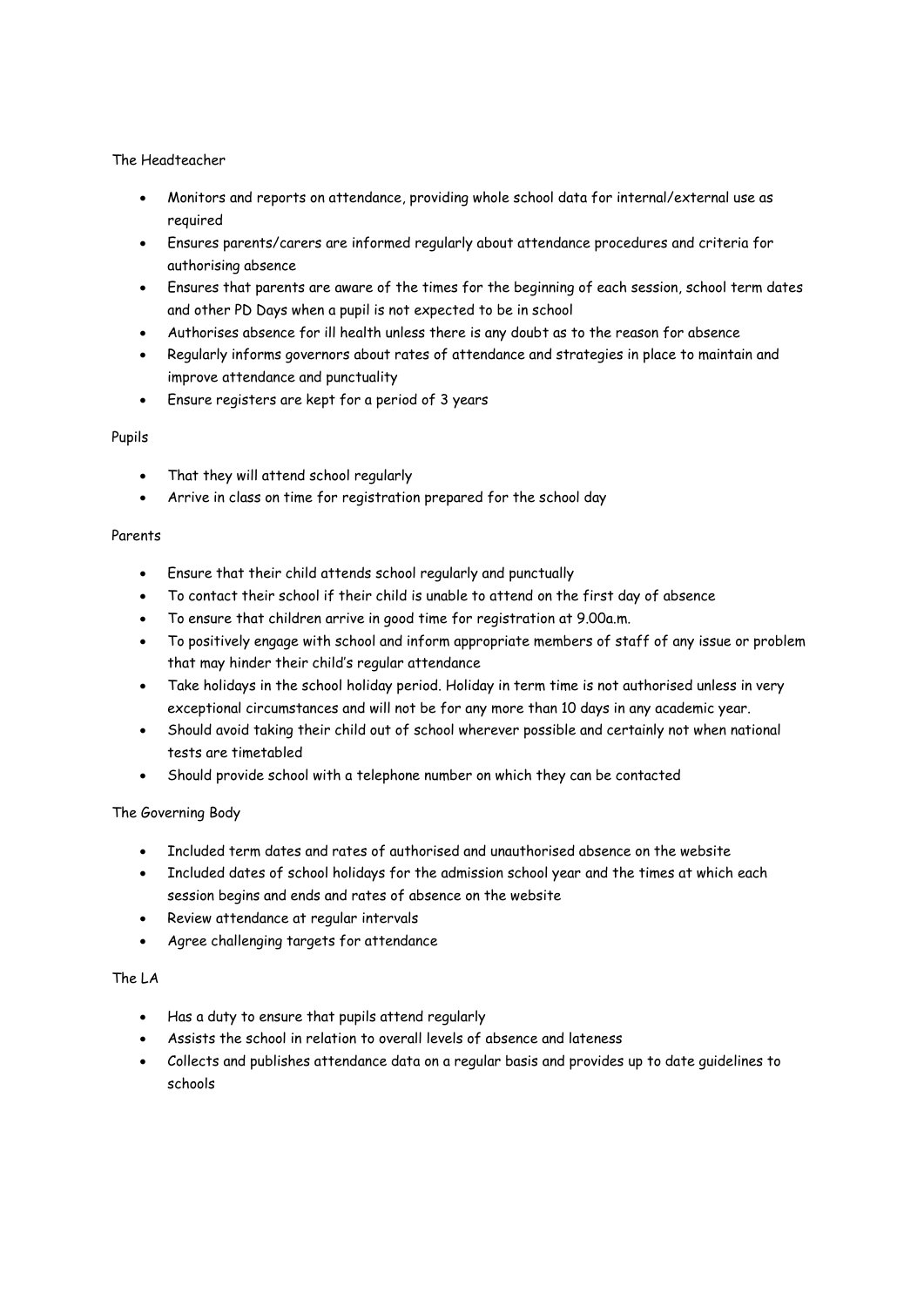#### The Education Welfare Officer

- Investigates causes of absenteeism
- Develops links between home and school
- Provides support to families by home visits when needed
- Works to maintain close co-operation with all services dealing with families in difficulty
- Liaises regularly with the Business Manager and provides comprehensive feedback on all action taken
- Attends conferences and court cases
- Visits the school regularly to liaise with the Business Manger
- Identifies targets and prepares an annual action plan for the school

#### Procedures

Paper registers are completed twice a day at 9.00 a.m. and 12.55p.m.The morning register is kept open for 10 minutes. Correct codes must be used on the register. The Register folder will be used to store messages and notes regarding attendance, which will then be collected by the admin staff.

The register wallets are returned to the office by 9.15a.m. and 1.05p.m. each day.

Any child arriving after 9.00am will report the school office. A child will be recorded as late providing acceptable reasons are given. A child arriving after 9.30am may be recorded as unauthorised. The register will be updated by a member of the admin team.

The admin team will maintain a log of those children arriving late with reasons for lateness.

The Business Manager will monitor and follow up any issues/concerns.

Notes/messages are confidential and stored in the school office for safekeeping. These records are retained for three years.

## Authorised/Unauthorised absences

- School will approve an absence authorised when there is deemed to be a valid reason for a pupil to be absent, otherwise the absence is recorded as unauthorised.
- Examples of unauthorised absence include shopping days and Birthdays
- Examples of authorised absence include child illness or medical appointments for the child

## Managing illness in the school day

- If a child is ill, parents will be informed for the pupil to be collected from Reception
- Parents record the time that their child is leaving
- If a child is leaving for a medical appointment parents will sign to say the time and reason for their child leaving.